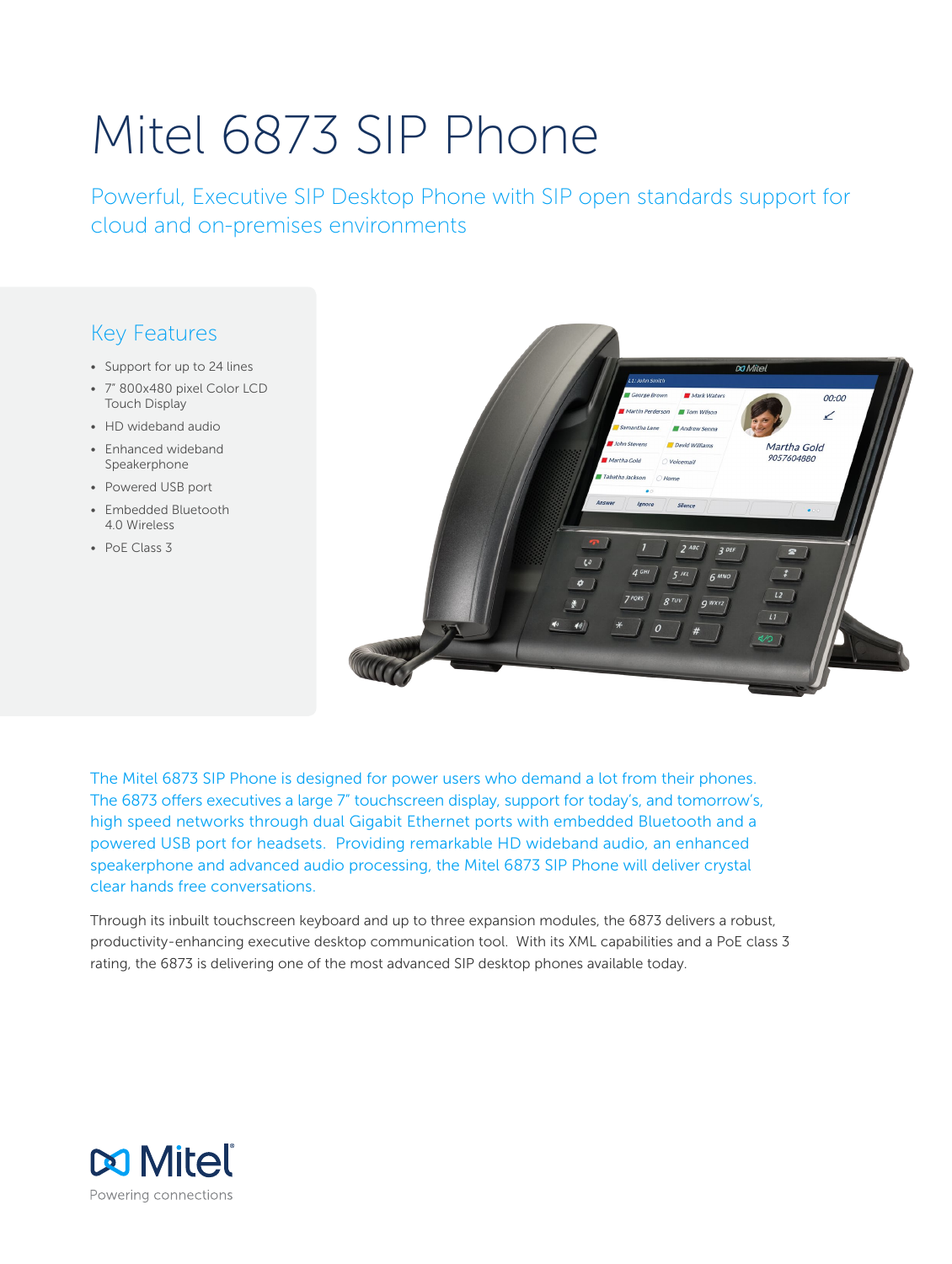# Key Features and Benefits

## HIGH RESOLUTION COLOR TOUCH DISPLAY

The Mitel 6873 SIP Phone features an exceptionally large high resolution touch LCD display that delivers a rich visual presentation to enable you to maximize your productivity. The 7" (800x480 pixel) color display with touch QWERTY keyboard, combined with icon based navigation menus and an intuitive user interface, makes the many powerful telephony features of the 6873 instinctively easy to use.

#### REMARKABLE AUDIO

All Mitel 6800 series SIP Phones feature Mitel Hi-Q audio technology to deliver enhanced performance and voice clarity. Integrating HD wideband audio codecs, advanced audio processing, and hardware components that support a true wideband frequency range, the 6873 offers a superior voice experience on each audio path – handset, speakerphone or headset – making conversations crystal clear and more life-like.

#### FLEXIBLE HEADSET OPTIONS

The Mitel 6873 SIP Phone offers integrated USB and Bluetooth headset support. Users with wireless Bluetooth or USB headsets can now connect directly to the 6873 using these connections.

#### ENVIRONMENTALLY FRIENDLY

All Mitel 6800 series SIP Phones have been designed with the environment in mind. The Mitel 6873 supports an optional Efficiency Level "VI" compliant power adaptor if required. With smaller packaging that includes 100% recycled and biodegradable material, the Mitel 6800 series is one of the most environmentally friendly family of SIP phones available.

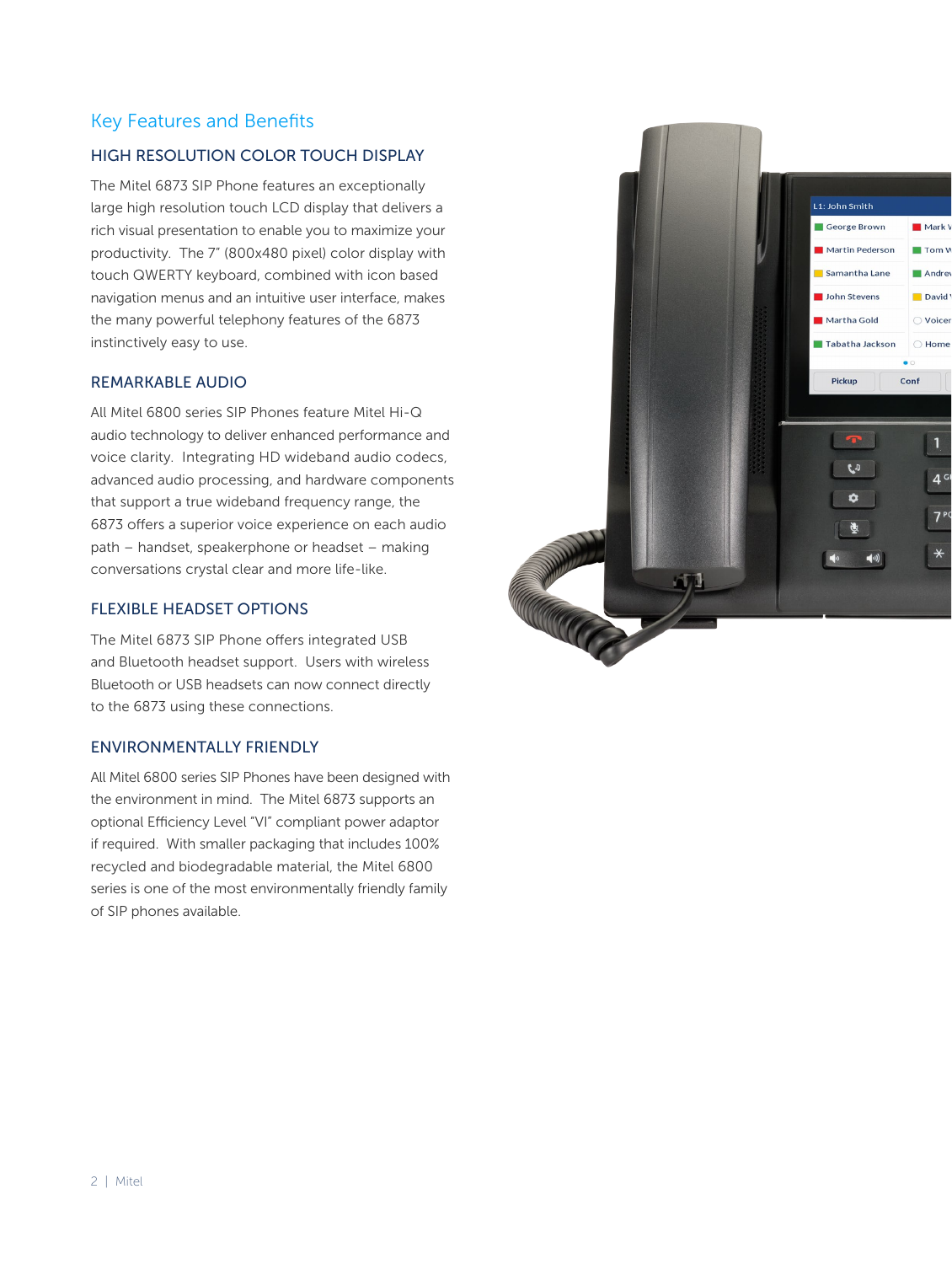# Feature Keys

- *• Up to 24 lines with 2 dedicated line keys with LED*
- *• 48 Programmable soft keys that can be customized over 4 pages*
- *• 30 Context-sensitive system soft keys that can be customized over 6 pages*
- *• Dedicated function keys including:*
	- » *Callers List, Hold, Redial, Goodbye, Options, 2 volume keys, Mute (with LED) and Speaker/Headset (with LED)*
- *• Optional customizable hard keys for personalized key configurations 5 alternative key caps include: DND, CFD, Voice Mail, L3, L4*
- *• Built in USB 2.0 Port*

# Audio and Codecs

- *• Mitel Hi-Q Audio Technology*
- *• Hearing aid compatible (HAC) Handset*
- *• Full-duplex quality speakerphone*
- *• Codecs: G.711 μ-law / A-law, G.729, G.722, AMR\*, AMR-WB (G.722.2)\*, G.726, iLBC, L16*
- *• Echo cancellation*
- *• Comfort noise utilization*
- *• Packet loss concealment*
- *• Voice Quality Metrics, including MOS*
- *• USB headset support*
- *• Embedded Bluetooth 4.0 for headset support*

## Display and Indicators

- *• 7" 800x480 pixel color Touch backlit LCD display*
- *• Intuitive graphical user interface and navigation menus*
- *• Touch QWERTY/AZERTY keyboard*
- *• Adjustable screen brightness for user comfort in different lighting environments*
- *• Dedicated LED for call and message waiting indication (MWI)*

# **Security**

- *• User administrator level passwords for login*
- *• Brute force detection*
- *• Encryption of configuration files*
- *• HTTPS configuration downloaded and web management*
- *• Phone lock with PIN*
- *• Digest Authentication*
- *• Transport Layer Security (TLS)*
- *• Secure Real-Time Protocol (SRTP)*

# XML API Capabilities

- *• Display control based on user actions or events*
- *• Dynamic Phone Configuration*
- *• RTP Streaming Control*
- *• Extensive XML documentation and sample apps*

# Localization

- *• Multilingual support English, French, Spanish, Italian, German, Nordic, Russian, Portuguese, Greek*
	- » *Downloadable language pack support for customization and additional language translations*
- *• Country-specific call progress tones and cadences*
- *• Unicode UTF8 Character sets*

## Protocol

- *• IETF SIP (RFC3261) and associated RFCs*
- *• Extensive SIP standards compliance*

#### Power

- *• PoE Class 3 (Dynamic switching to Class 4 with expansion modules). IEEE 802.af and 802.at compliant*
- *• Level "VI" energy efficiency rated power adapters available*